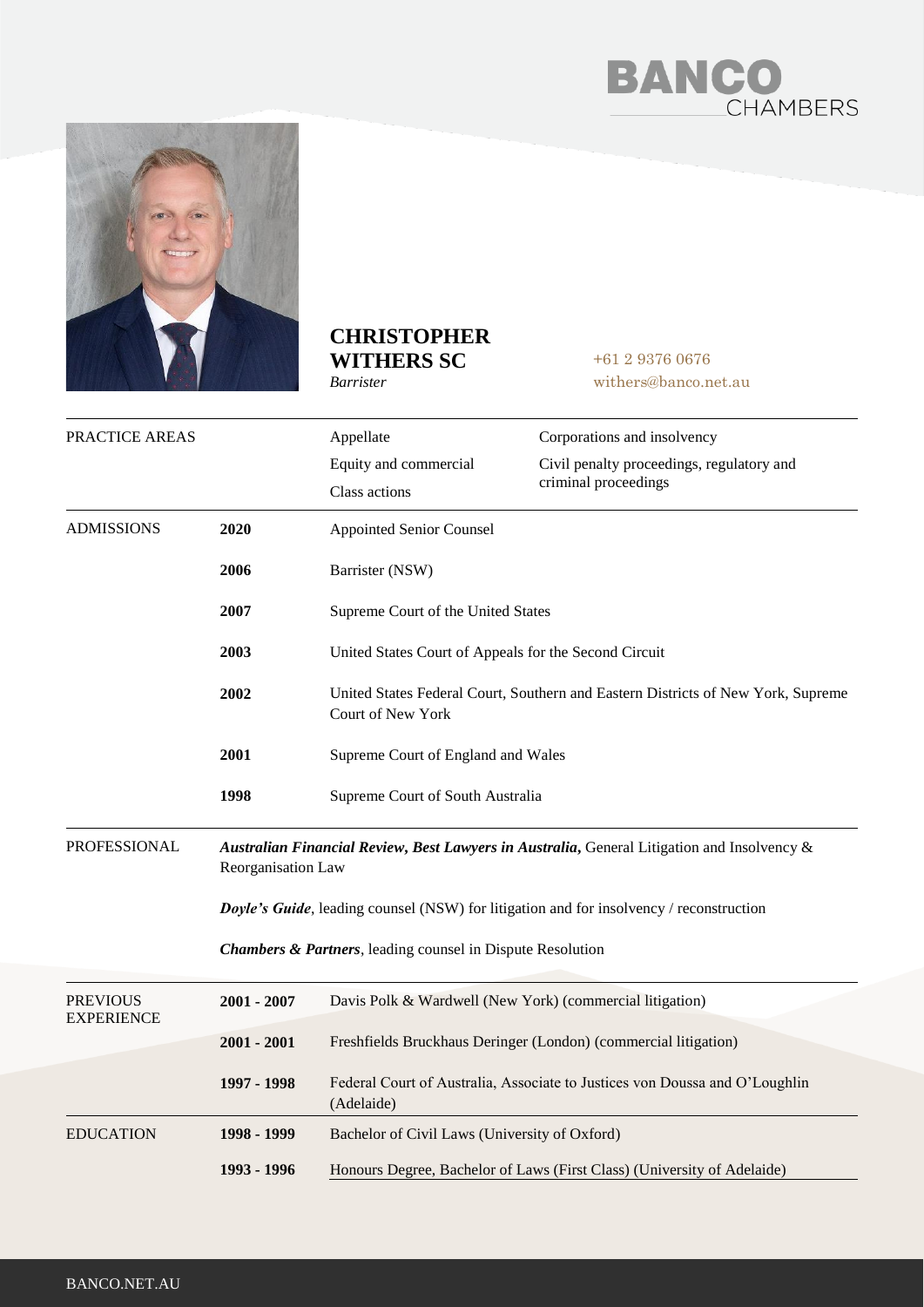

**1992 - 1995** Bachelor of Arts (University of Adelaide)

#### **SELECTED CASES**

EQUITY AND COMMERCIAL *Rural Funds Management Limited as Responsible Entity for the Rural Funds Trust and RF Active v Bonitas Research LLC* [2020] NSWSC 61 – representing Rural Funds Management in a misleading and deceptive conduct case brought against an overseas short seller that published misleading research reports concerning the fund.

> *Rinehart litigation* – representing Bianca Rinehart and John Hancock in proceedings in the Supreme Court of NSW, the Federal Court of Australia and the Supreme Court of Western Australia in litigation against Gina Rinehart and Hancock Prospecting Pty Ltd, including application for removal of Gina Rinehart as trustee of family trust and claim in the Federal Court for a constructive trust over the assets of Gina Rinehart and Hancock Prospecting. Examples of important judgments include:

> > *Hancock Prospecting Pty ltd v Rinehart* (2017) 257 FCR 442 (Full Court of the Federal Court) (application by HPPL and Gina Rinehart for stay of proceedings and referral to arbitration)

> > *Hancock v Rinehart (Trust documents)* (2018) NSWSC 1684 (scope of obligation of former trustee to produce documents to successor trustee) (leave to appeal refused (2019) NSWCA 54)

> > *Hancock v Rinehart* [\(2015\) 106 ACSR 207](http://www.austlii.edu.au/au/cases/nsw/NSWSC/2015/646.html) (decision of Brereton J appointing Bianca Rinehart as trustee of Hope Margaret Hancock Trust)

> > *Rinehart v* Rinehart [\(2015\) 108 ACSR 415](https://www.caselaw.nsw.gov.au/decision/55dbe465e4b0a95dbff9e203) (preliminary discovery against Gina Rinehart and Hancock Prospecting)

> > *Hancock and* Anor *v Rinehart and Ors* [\(2013\) 96 ACSR 76](http://www.austlii.edu.au/cgi-bin/sinodisp/au/cases/nsw/NSWSC/2013/1352.html?query=) (application by Gina Rinehart and HPPL for referral of proceedings to arbitration) and *Rinehart v Hancock* [2013] NSWCA 326 (refusal of application for leave to appeal)

> > *Rinehart v Rinehart* (application by Gina Rinehart and HPPL for interim suppression orders over Federal Court Proceedings) [\(2014\) 320 ALR 195](http://www.judgments.fedcourt.gov.au/judgments/Judgments/fca/single/2014/2014fca1241)

*Swiss Re International SE v Simpson & Ors* (2018) 354 ALR 607, 124 ACSR 423 (Supreme Court of NSW, Equity Division) (representing former general manager of finance for the Forge Group in \$100 million claim brought against him by bond insurers alleging misleading and deceptive conduct)

*Warner Bros Feature Productions Pty Ltd v Kennedy Miller Mitchell Films Pty Ltd*  (2018) 130 IPR 527 (NSW Court of Appeal) (representing Kennedy Miller Mitchell Films in suit against Warner Bros. relating to the film "*Mad Max, Fury Road*")

*Australian Funding Partners Limited v Botsman* [2018] VSC 303 and (2018) VSC 507 (Supreme Court of Victoria) (representing group member in *Banksia* litigation in suit by litigation funder seeking to enjoin group member from appealing against approval of settlement) (leave to appeal refused (2019) VSCA 1))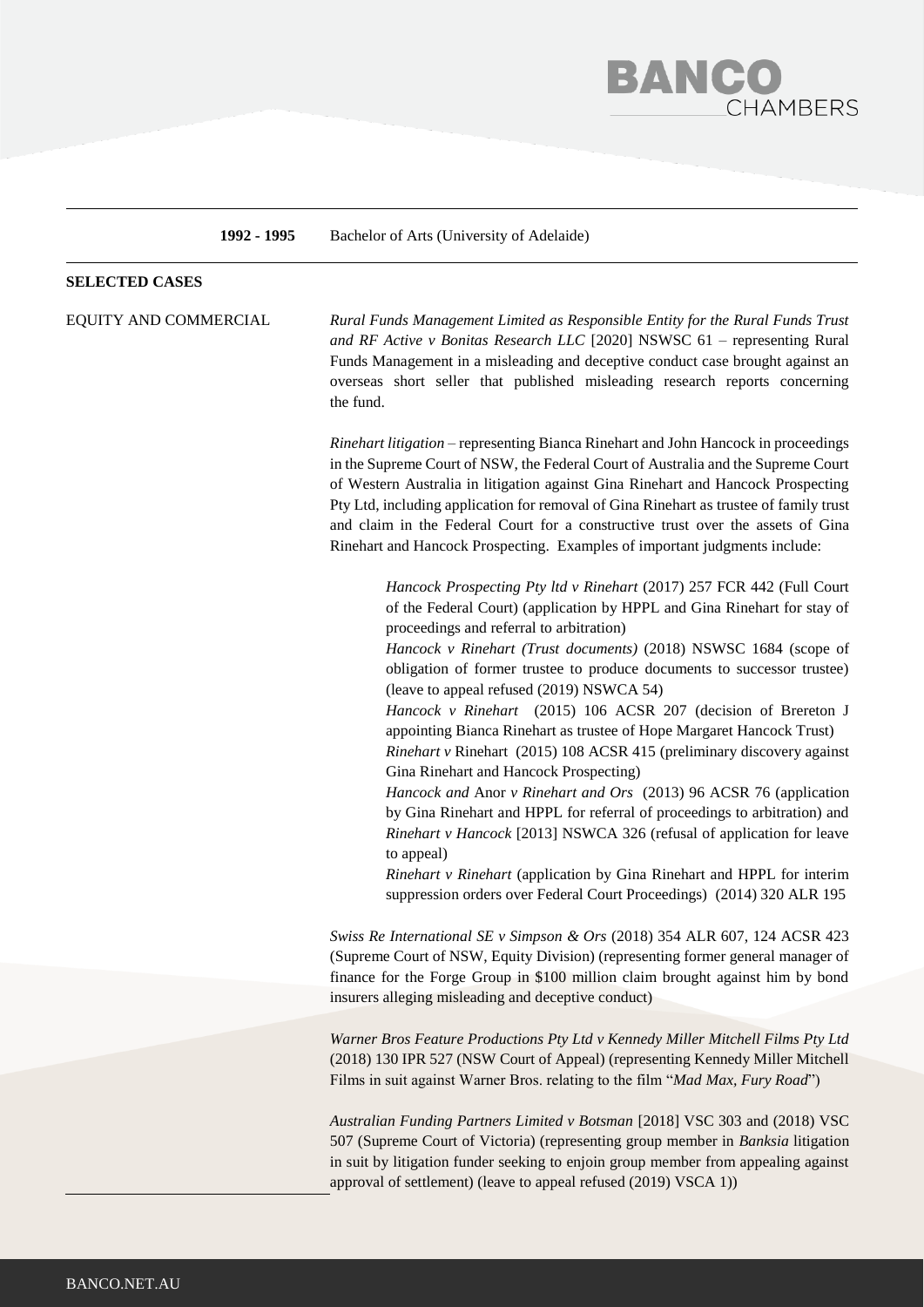## **BANC HAMBERS**

*Northern Beaches Council v Built Development (Manly) Pty Ltd [2018] NSWCA* 193 (pleading dispute in a breach of contract claim against Northern Beaches Council in relation to proposed development at Manly)

*Equititrust Ltd (in Liq) v Equititrust Ltd (In Liq) & Ors* (Federal Court of Australia) (representing liquidator of Equititrust as responsible entity for managed investment scheme in suit against its former directors and auditors) (2018) 124 ACSR 115

*Perera v Genworth Financial Mortgage Insurance Pty Ltd* [2017] 94 NSWLR 83 (NSW Court of Appeal) (representing appellant asserting previously unrecognized duty of care)

*Farmwide [Pty Ltd v Commonwealth of Australia](http://www.courts.act.gov.au/resources/attachments/Farmwide_.pdf)* [2016] ACTSC 17 (ACT Supreme Court) (representing the Commonwealth of Australia in breach of contract claim brought against it by Farmwide)

*White v Forster* [\[2015\] NSWCA 245 \(](https://www.caselaw.nsw.gov.au/decision/55d52cc2e4b0a95dbff9dedd)NSW Supreme Court) (representing solicitor in appeal concerning scope of advocate's immunity)

*British Marine PLC v Wollongong Coal Limited* [2015] FCA 403 (Federal Court of Australia) (representing Wollongong Coal in dispute over contract of affreightment for transport of coal)

*Sze Tu v Lowe* [\(2014\) 89 NSWLR 317](https://www.caselaw.nsw.gov.au/decision/54a640013004de94513dcaf5) (NSW Court of Appeal) representing partners in partnership dispute involving breach of fiduciary duty by a partner, tracing of real property acquired using stolen funds, limitations of actions, partnerships and joint ventures, constructive trusts, resulting trusts and indefeasible title)

#### CORPORATIONS AND INSOLVENCY

#### *Corporations and insolvency*

*Allied Resource Partners Pty Ltd; Atlas Holdings Pty Ltd (Trustee), Re v Allied Resource Partners Pty Ltd* (2017) 122 ACSR 345 (representing company in dispute about validity of removal of a director)

*In the matter of Kupang Resources Limited (subject to Deed of Company Arrangement) (receivers and managers appointed)* [2016] NSWSC 1895 (NSW Supreme Court) (representing deed administrator in application for leave to transfer shares in company under s 444GA of the Corporations Act 2001 (Cth))

*Re Featherston Resources Ltd* (2014) 101 ACSR 394 (NSW Supreme Court) (representing plaintiff seeking leave to bring an action as a shareholder derivative action in Australia)

*In Re Equititrust Limited (in Liquidation)* (Federal Court of Australia) (conducting liquidators' examinations into failure of a managed investment scheme. Examination of compliance plan and financial statement auditors and former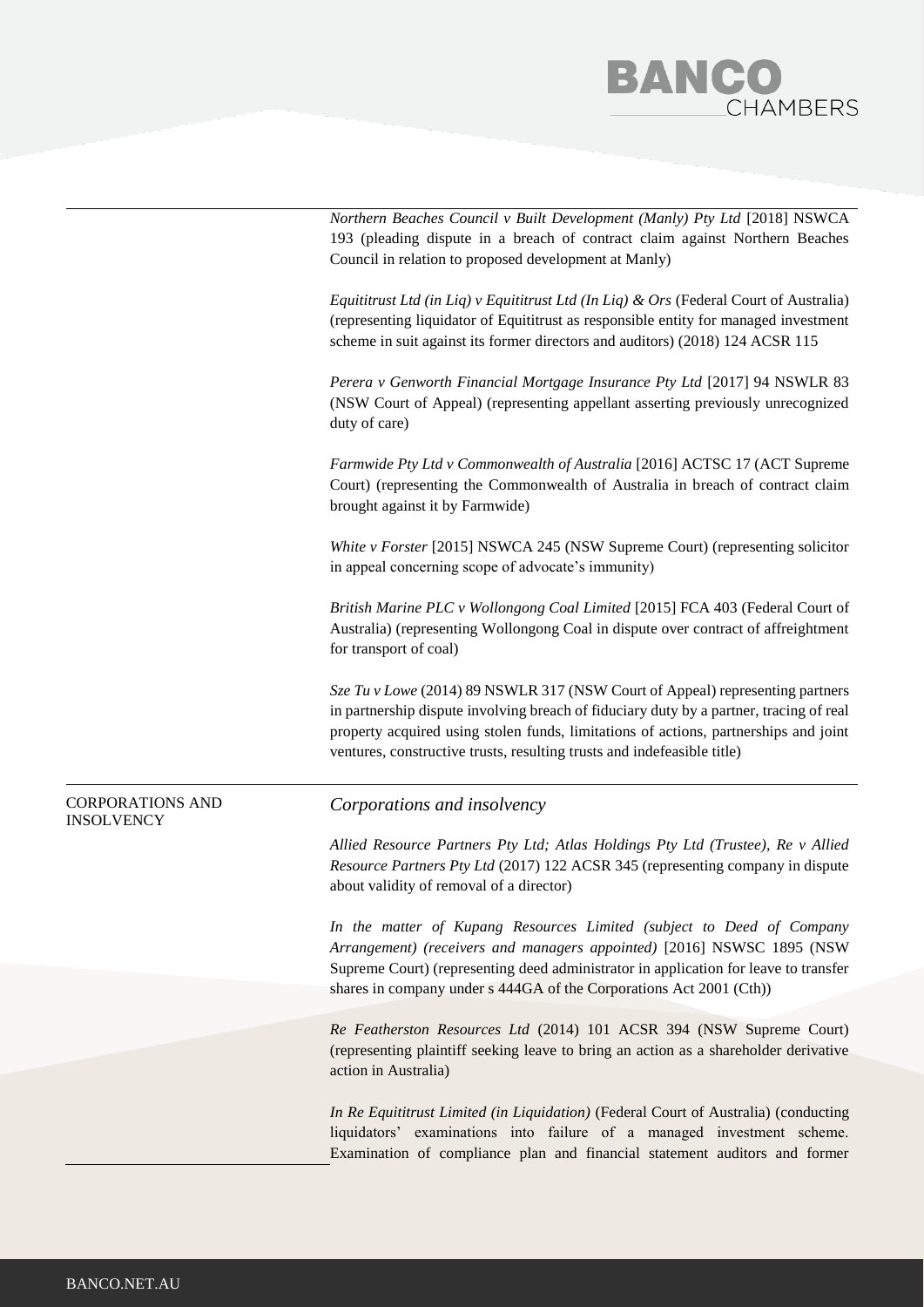

directors of responsible entity). Representing liquidators in proceedings against KPMG and former directors of managed investment scheme.

*Mercedes Holdings Pty Ltd v Waters* (2010) 78 ACSR 118 (Federal Court of Australia) (representing former director of managed investment scheme in relation to allegations of contraventions of Chapter 5C of the Corporations Act 2001 (Cth))

### CLASS ACTIONS *In the matter of DSHE Holdings Ltd (receivers and managers appointed) (in liquidation)* (NSW Supreme Court) (representing shareholders in two class actions against Dick Smith Holdings (in liq) and its former directors relating to accounting practices and published financial statements of Dick Smith Holdings). *Botsman v Bolitho & Ors* (2018) 57 VR 68 (Supreme Court of Victoria, Court of Appeal) (representing group member in successful appeal against approval of funding commission and reimbursement of legal fees ordered to be paid to litigation funder) *Quintis Litigation* (representing Frank Wilson, the former CEO of Quintis Limited in various class actions brought against him in the Federal Court) *Bonham v Iluka* (Federal Court of Australia) representing Iluka Resources Limited in shareholder class action brought in relation to 2012 sales guidance issued by Iluka. *Caason Investments Pty Ltd v Cao* [2018] FCA 527 (application for settlement approval / common fund order). *Clurname Pty Ltd v McGraw-Hill Financial, Inc.* (Federal Court of Australia) (representing investors in CDOs rated AAA, AA and A by Standard & Poor's in proceedings alleging misleading and deceptive conduct and fraud by S&P): see *Clurname Pty Ltd v McGraw-Hill Financial, Inc*. [2017] FCA 1319 (allowing amendment of statement of claim to allege fraud) and on appeal *McGraw-Hill Financial Inc. v Clurname Pty Ltd* (2017) 123 ACSR 467. *DSHE Holdings Ltd (Recs and Mgrs Apptd) (in liq)* (NSW Supreme Court) (application for leave to commence representative proceedings against company in liquidation) (2018) NSWSC 82 *Ceramic Fuel Cells Limited (in Liq) v McGraw-Hill Financial, Inc.* (2016) 112 ACSR 102 (whether Federal Court has power to issue a subpoena to U.S. bank) *[Coffs Harbour City Council v Australian and New Zealand Banking Group Limited](http://www.judgments.fedcourt.gov.au/judgments/Judgments/fca/single/2016/2016fca0306)  [\(trading as ANZ Investment Bank\)](http://www.judgments.fedcourt.gov.au/judgments/Judgments/fca/single/2016/2016fca0306)* [2016] FCA 306 (Federal Court of Australia) (representing applicant in representative proceedings against ANZ bank in relation to the sale of structured credit derivatives; hearing in relation to access to funding agreement)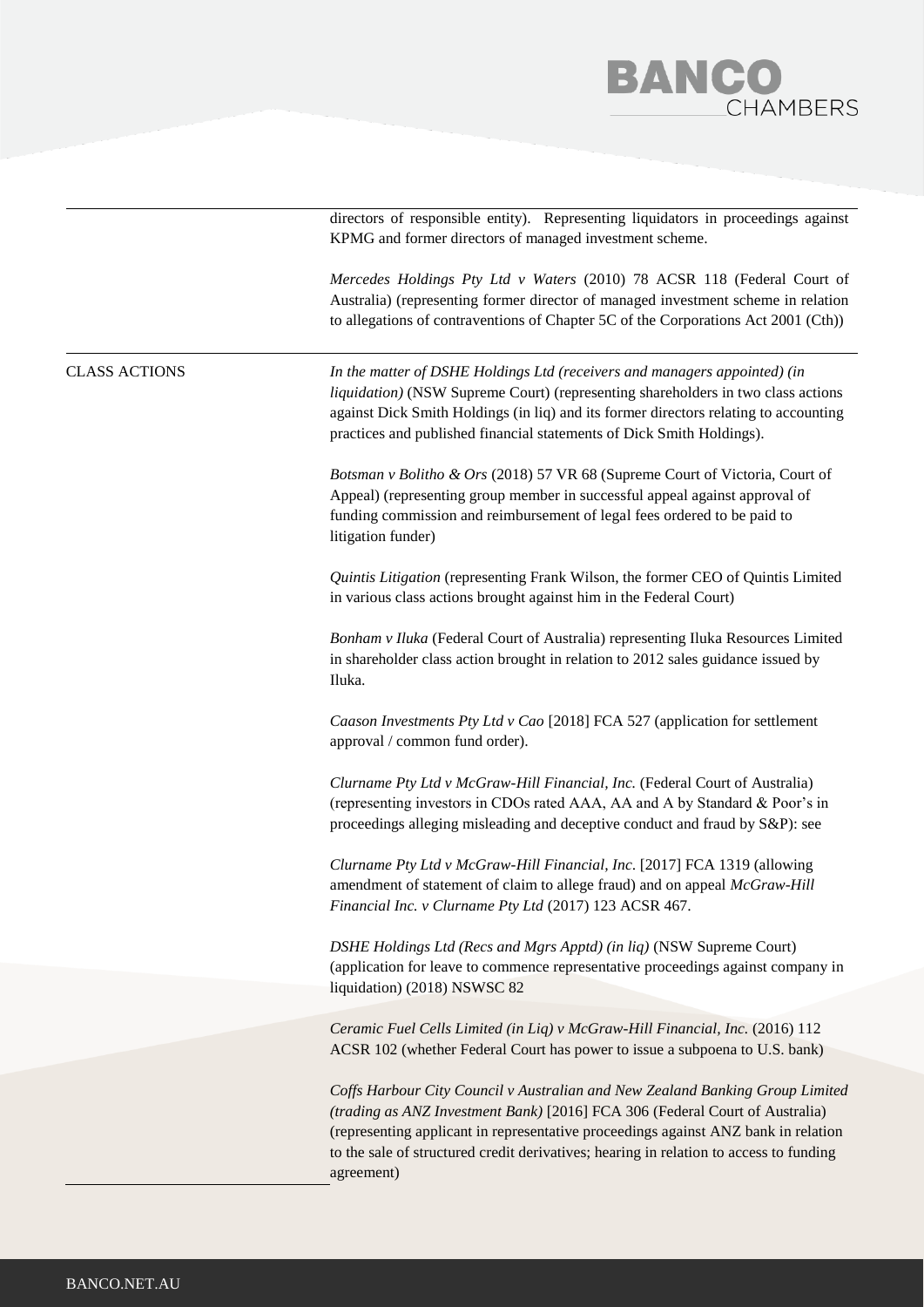# **BANCO**<br>CHAMBERS

|                                                   | City of Swan v McGraw-Hill Financial Inc (2014) 223 FCR 328 (Federal Court of<br>Australia) (representing applicants seeking to amend class definition)                                                                                                                                                                   |
|---------------------------------------------------|---------------------------------------------------------------------------------------------------------------------------------------------------------------------------------------------------------------------------------------------------------------------------------------------------------------------------|
|                                                   | City of Swan v McGraw-Hill Financial, Inc (2014) 226 FCR 462 (Federal Court of<br>Australia) (construction of rule 20.14 of the Federal Court Rules 2011)                                                                                                                                                                 |
| CIVIL PENALTY, REGULATORY<br>PROCEEDINGS AND CRIM | ASIC v Managed Investments Ltd & Ors (No 9) (2016) 112 ACSR 138 (Qld Supreme<br>Court) (representing CEO of MFSIM, the Responsible Entity for Premium Income<br>Fund in civil penalty proceedings brought by ASIC) and on appeal to Queensland<br>Court of Appeal (ASIC v Managed Investments Ltd (No 9) (2018) QCA 352). |
|                                                   | ASIC v Managed investments Pty Ltd (No 7) [2015] 2 Qd R 32 (Qld Supreme Court)<br>(use of affidavits and statutory declarations in civil penalty proceedings where<br>witness unavailable)                                                                                                                                |
|                                                   | Mercedes Holdings Pty Ltd v Waters (No 8) [2013] FCA 601 (Federal Court of<br>Australia) (application for stay of proceedings until completion of related civil<br>penalty proceedings)                                                                                                                                   |
|                                                   | Anderson v ASIC (2013) 2 Qd R 401 (Qld Supreme Court) (pleading requirements<br>under Uniform Rules of Civil Procedure in civil penalty proceedings and operation<br>of privilege against self-incrimination and exposure to penalties) (with Williams SC)                                                                |
|                                                   | DPP v Arab and Anor [2009] NSWCA 75 (NSW Court of Appeal) (representing<br>amicus in challenge to jurisdiction of District Court)                                                                                                                                                                                         |
|                                                   | Mahmood v the State of Western Australia [No 2] [2008] WASCA 259 (WA Court<br>of Appeal) (representing appellant on remitter from High Court of Australia -<br>whether error at trial constituted substantial miscarriage of justice)                                                                                     |
|                                                   | Representing client wrongly convicted of murder and sentenced to life imprisonment<br>in New York 2002 (People v. Jones, 818 N.Y.S.2d 285 (2006)). Lead counsel in re-<br>trial (and acquittal) in Supreme Court of NY in 2007.                                                                                           |
|                                                   | Representing witnesses in <i>Project Jasper</i> and <i>Project Acacia</i> , investigating<br>decisions made by NSW Government to issue mining licenses at the Bylong Valley<br>and Doyle's creek.                                                                                                                         |
|                                                   | Representing former partner of PWC in the <i>Inquiry under the Charitable</i><br>Fundraising Act 1991 into the Returned and Services League of Australia (NSW)<br>Branch) and RSL LifeCare Limited.                                                                                                                       |
|                                                   |                                                                                                                                                                                                                                                                                                                           |
| SELECTED CASES (LED)                              | $ACCC$ v Roberts (representing the former Country Officer of Citigroup in criminal<br>prosecution under the cartel provisions of the Competition and Consumer Act 2010<br>(Cth)) (with Dick SC)                                                                                                                           |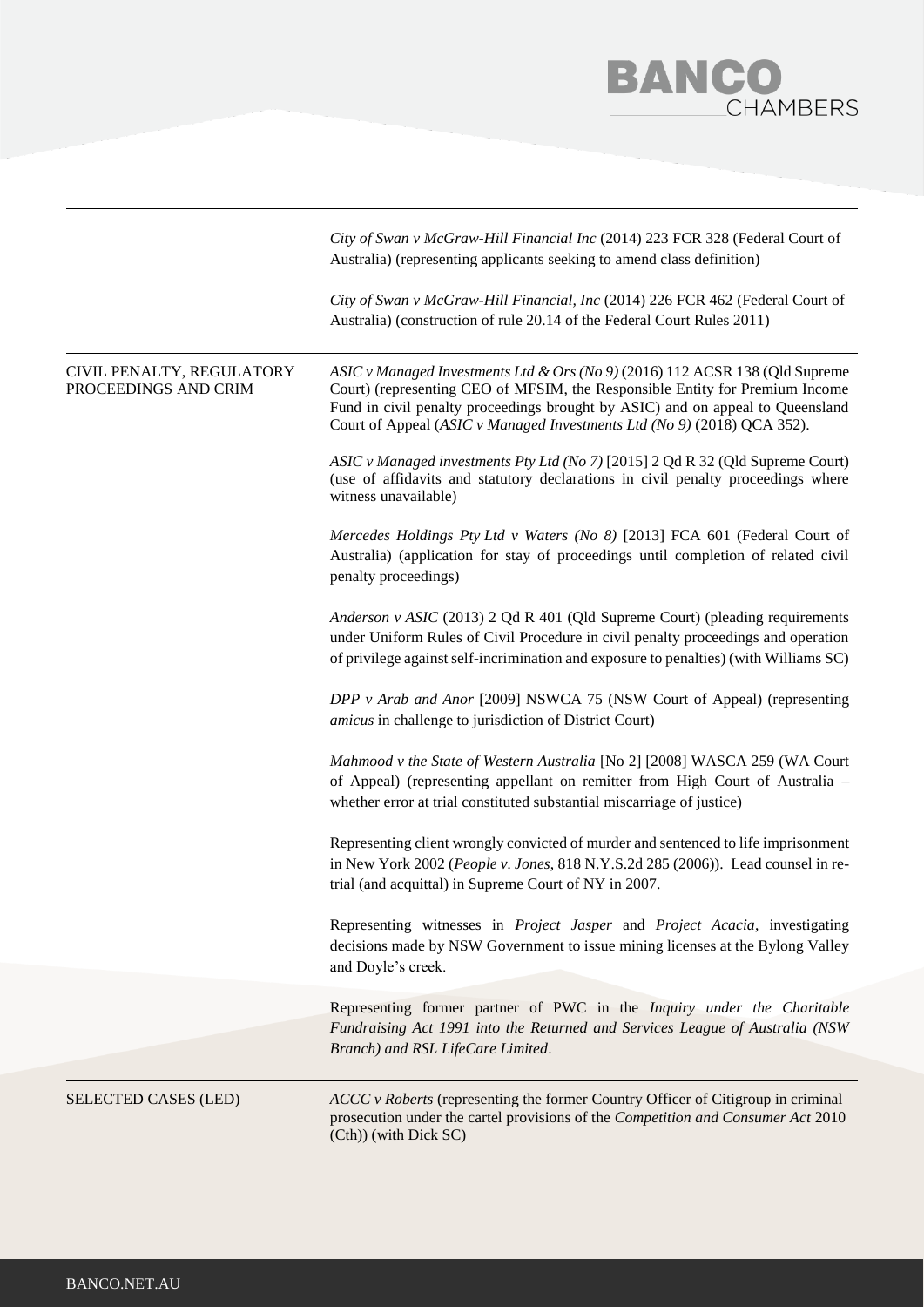# **BANC HAMBERS**

*[Commissioner of Taxation v Oswal \(No](http://www.judgments.fedcourt.gov.au/judgments/Judgments/fca/single/2016/2016fca0762) 6)* [2016] FCA 762 (Federal Court of Australia) (representing Radhika Oswal in application by the Commissioner of Taxation to set aside a mortgage alleged to have been given for the purposes of hindering or delaying creditors) (with Hutley SC)

*[Bonham v Iluka Resources Limited](http://www.judgments.fedcourt.gov.au/judgments/Judgments/fca/single/2015/2015fca0713)* (2015) 107 ACSR 75 (Federal Court of Australia) (representing Iluka in defence of application for preliminary discovery by purported lead applicant in a class action alleging breach of Iluka's continuing disclosure obligations) and on appeal *Bonham v Iluka Resources Ltd* (2017) 252 FCR 58 (led by Dick SC)

*Bathurst Regional Council v Local Government Financial Services Pty Ltd (No. 5)*  [2012] FCA 1200 (First ever successful suit against Standard & Poor's for negligent misrepresentation and for misleading and deceptive conduct relating to assignment of a AAA rating to a financial product) (with Hutley SC and Coleman SC). Appeal dismissed in June 2014: *ABN Amro Bank NV v Bathurst Regional Council* [\(2014\)](http://www.lexisnexis.com/au/legal/search/runRemoteLink.do?A=0.922686122428235&bct=A&service=citation&risb=21_T21482752583&langcountry=AU&linkInfo=F%23AU%23ALR%23vol%25309%25sel1%252014%25page%25445%25year%252014%25sel2%25309%25decisiondate%252014%25) [224 FCR 1.](http://www.lexisnexis.com/au/legal/search/runRemoteLink.do?A=0.922686122428235&bct=A&service=citation&risb=21_T21482752583&langcountry=AU&linkInfo=F%23AU%23ALR%23vol%25309%25sel1%252014%25page%25445%25year%252014%25sel2%25309%25decisiondate%252014%25)

*[City of Swan and Anor v McGraw-Hill Companies, Inc](http://www.judgments.fedcourt.gov.au/judgments/Judgments/fca/single/2014/2014fca0442)* (2014) 223 FCR 295 (Federal Court of Australia) (application by Standard & Poor's to set aside an originating application and service on Standard & Poor's in the United States) (led by Hutley SC)

*White v Australian Securities and Investments Commission* (2013) A Crim R 83 (Qld Supreme Court) (criminal law – privilege against self-incrimination and exposure to penalties in civil penalty proceedings and application for stay of civil proceedings pending criminal proceeding) (with Williams SC)

*Grimaldi v Chameleon Mining NL (No. 2)* (2012) 200 FCR 296 (Full Court of the Federal Court) (representing plaintiff in claim against former de facto directors and officers and alleging breach of fiduciary duty, bribes and secret commissions and knowing receipt by Murchison Metals NL) (with Hutley SC)

*Oswal v Burrup Holdings Ltd (No. 2)* (2012) 297 ALR 599 (Federal Court of Australia) (representing Pankaj Oswal in contempt proceedings brought against him by the ANZ) (with Habib SC)

*PT Garuda Indonesia Ltd v Australian Competition and Consumer Commission*  (2012) 247 CLR 240 (High Court of Australia) (foreign states immunity – price fixing claim against airline) (with J.T. Gleeson SC)

*Australian Competition and Consumer Commission v Cathay Pacific Airways Ltd* (2012) 207 FCR 380 (Federal Court of Australia) (representing Cathay Pacific in price fixing suit brought by the ACCC; dispute concerning legal professional privilege) (with Coleman SC)